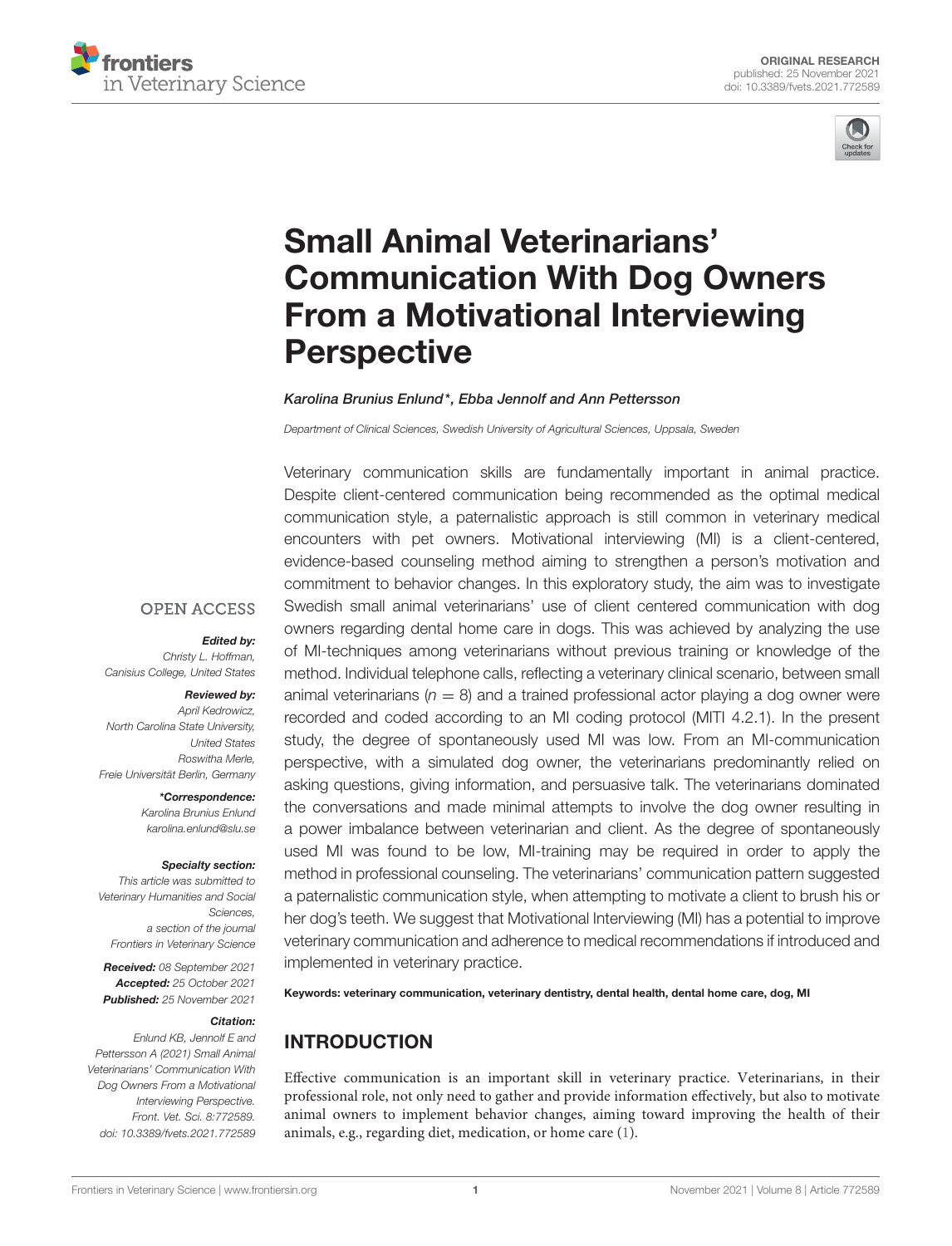Traditionally, the most common communication approach used in a clinical setting is paternalism, in which the veterinarian sets the agenda for the appointment, assumes that the client's values are the same as the veterinarians, and takes on the role of a guardian [\(2](#page-5-1)[–5\)](#page-5-2). In such a relationship, the veterinarian performs most of the talking, while the client has a more passive role, the focus being medical condition, diagnosis, treatment, and prognosis. This persuasive approach has been proven to be ineffective and to increase resistance to change in ambivalent clients [\(6\)](#page-5-3).

Instead, client-centered communication has been suggested as the optimal medical communication style, where focus lies on partnership and shared decision-making, with the clinician acting as an advisor or counselor [\(7\)](#page-5-4). Client-centered communication has been the focus in several communication models, e.g., The Four Habits model, the Calgary Cambridge guide, and Motivational Interviewing (MI) [\(8–](#page-5-5)[10\)](#page-5-6). However, data suggest that a biomedical or paternalistic approach is still the most common way of communicating in veterinary practice, and the practice of client-centered communication in veterinary care remains inadequate [\(4,](#page-5-7) [11,](#page-5-8) [12\)](#page-5-9).

In human health care, the application of the evidencebased counseling method called MI is increasing [\(13\)](#page-5-10). In contrast to paternalism, MI is a collaboration centered counseling style aiming to strengthen a person's inner motivation and commitment to change [\(10\)](#page-5-6). Within MI, the clinician acts like more of a guide than an advisor, helping the client to resolve how he or she should act instead of telling the client what to do. MI is distinguished from other counseling styles especially through Cultivating Change Talk, i.e., to promote language a client uses that favors change, and Softening Sustain Talk, i.e., to decrease a client's language in favor of the status quo, using the core skills Open Questions, Affirming, Reflecting and Summarizing (OARS) [\(10\)](#page-5-6). Studies have shown that this style of communication may be an effective way to promote behavior changes in clients [\(13,](#page-5-10) [14\)](#page-5-11).

MI originates from experiences of alcoholism treatment [\(10\)](#page-5-6). Today, MI has been used in many different contexts requiring lifestyle changes, such as treatment of substance misuse, weight loss, dental care, and medication adherence [\(13,](#page-5-10) [15–](#page-5-12)[17\)](#page-6-0). However, studies regarding MI in veterinary care are few [\(12,](#page-5-9) [18](#page-6-1)[–21\)](#page-6-2), although promising results have been presented for communication between cattle farmers and veterinarians, where MI has been shown to increase adherence to veterinary recommendations for herd health management [\(19\)](#page-6-3). In addition, training in MI improved veterinarians' communication skills and was considered by veterinarians as highly relevant and useful for their profession [\(18\)](#page-6-1).

The extent to which MI is used during a counseling session is measured in a standardized protocol called Motivational Interviewing Treatment Integrity 4.2.1 (MITI 4.2.1) [\(22\)](#page-6-4). The MITI protocol consists of two main parts: the global scores and the behavior count (**[Supplementary Material](#page-5-13)**). In this work, we consistently refer to MITI protocol components in italics. The global scoring is based on coder assessment of technical components (Cultivating Change Talk, Softening Sustain Talk) and relationship components (Partnership, Empathy). These components are scored from one (least) to five (most) with three as default reference value. For behavior counts, the coder counts the instances of 10 specific behaviors during the conversation. Each instance of the particular behavior is counted without any further judgement. The behaviors included are Giving Information, Persuade, Persuade with Permission, Question, Reflection Simple, Reflection Complex, Affirm, Seeking Collaboration, Emphasizing Autonomy, Confrontation. Of these behaviors, Persuasion and Confrontation are MI-non-adherent behaviors, while the remaining behaviors are more or less MIadherent. A random sample of the conversation lasting for 20 min is recommended for coding [\(22\)](#page-6-4).

Poor dental health is one of the most common health issues in small animal medicine. Several studies report that periodontal disease is the most common disease in dogs over 3 years of age, with a prevalence ranging between 80 and 89% [\(23](#page-6-5)[–26\)](#page-6-6). The condition is particularly common in toy and small dog breeds [\(27](#page-6-7)[–29\)](#page-6-8), and the incidence increases with age [\(26,](#page-6-6) [27\)](#page-6-7). Due to inadequate owner awareness and subtle outwardly detectable signs, periodontal disease is a severely under-diagnosed and therefore undertreated condition in dogs, despite the high prevalence [\(30\)](#page-6-9). Gold standard for the prevention of periodontal disease is daily tooth brushing, however, tooth brushing in dogs requires good owner adherence [\(30\)](#page-6-9). Although few studies have been performed, daily tooth brushing in dogs is likely to be rare [\(31\)](#page-6-10).

This study aimed to investigate the extent to which, and in what way, Swedish small animal veterinarians, without previous training or knowledge of the method, spontaneously use MI in their communication with dog owners regarding dental home care in dogs.

# MATERIALS AND METHODS

Telephone calls, reflecting a veterinary clinical scenario, between small animal veterinarians and a professional actor playing a dog owner were recorded during September and October 2020. The audio files were sent to MIC Lab AB, Stockholm [\(https://miclab.](https://miclab.se) [se\)](https://miclab.se), for coding according to MITI 4.2.1.

# Motivational Interviewing Treatment Integrity 4.2.1

All conversations were coded according to the manual for MITI 4.2.1 at MIC Lab AB, a Swedish center of expertise for quality assurance, coding, and education in MI. Reliability of the coders is verified through regular controls. To minimize inter-rater bias, all conversations were coded by the same coder. In addition to the coding, written feedback from the coder was received from the coder for each conversation, with suggestions for improvements from an MI-perspective.

#### Participating Veterinarians

In total, eight veterinarians were recruited to the study through convenience sampling, seven women and one man with an average age of 41 years, ranging between 31 and 52 years. All participants graduated as veterinarians during the period 2000-2018 and had been working as clinical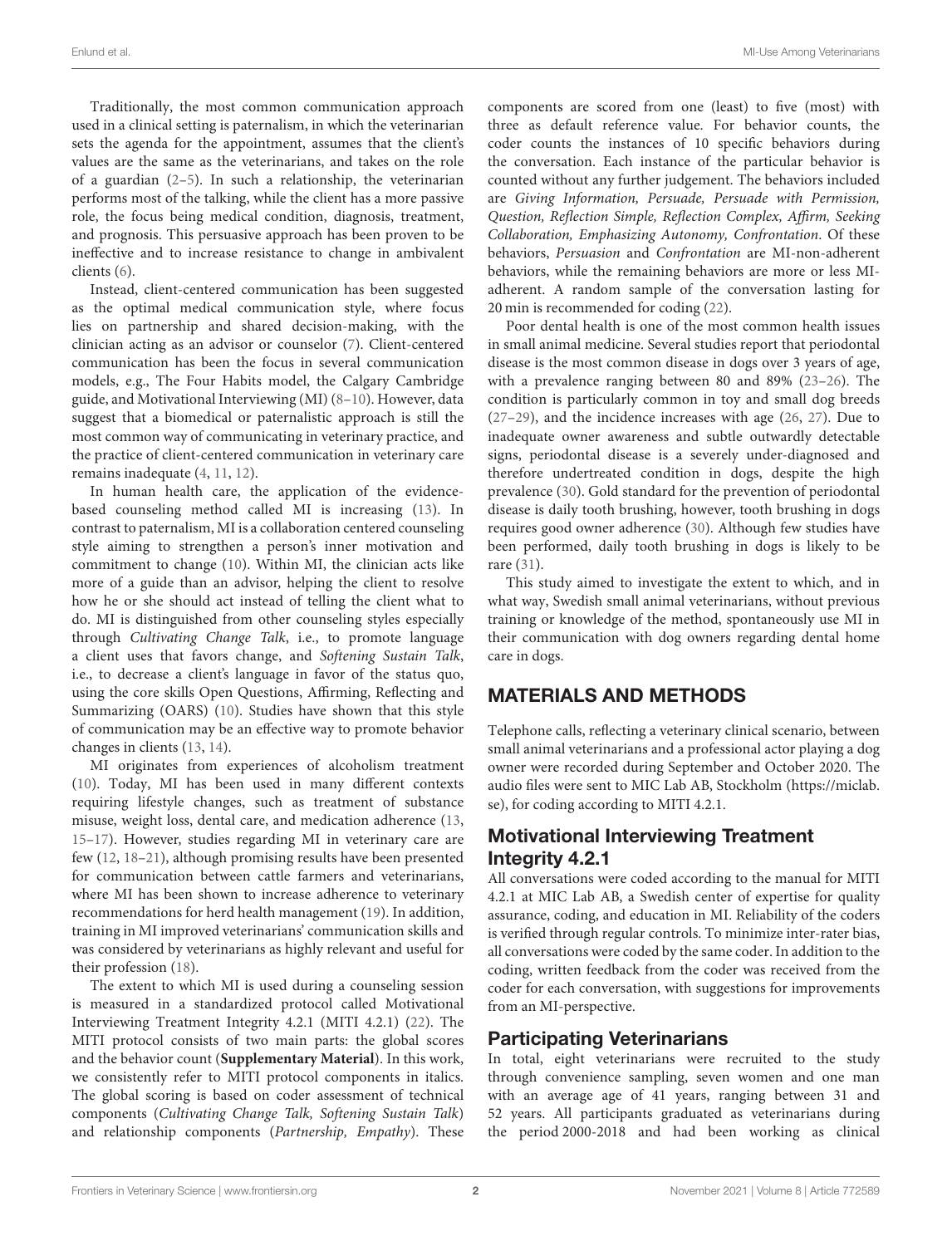small animal veterinarians for 10 years on average, ranging between 3 and 20 years. Three of the veterinarians had not participated in any further education in dentistry, while the remaining participants had completed at least one course within veterinary dentistry after completing their veterinary education. None of the veterinarians had participated in any form of communication training.

## The Conversations

Each veterinarian participated in one telephone conversation with a standardized client played by the same actor (male) employed by MIC Lab AB. The actor was trained for this purpose and had experience in role-play scenarios using MI. The actor did not use a script but was provided with a client profile with background information about the dog owner and the dog. The client profile was developed based on literature studies and clinical experience, and in collaboration with Lars Forsberg at MIC Lab AB. In short, the scenario was: A 6-year-old female cocker spaniel visited the veterinary clinic for professional dental cleaning and was diagnosed with periodontitis. Several teeth had been deemed unsalvageable because of severe periodontitis and extracted. To stop disease progression, implementation of daily tooth brushing is now necessary. The dog owner's willingness to start brushing the dog's teeth was scored nine on a ten-point scale, and his confidence in his ability to succeed was scored two on a ten-point scale.

General information about the nature of the study, a communication study with an actor playing a dog owner, and background information about the scenario, was sent in advance to participating veterinarians via e-mail.

Before each conversation, the actor telephoned the veterinarian to confirm that the veterinarians had received information about the study, that the call would be recorded, and that they consented to participate in the study. The actor then telephoned again as the fictional dog owner and recorded the call using a digital voice recorder. The calls were directed by the actor to be ∼20 min long to allow recommended coding time. After each conversation, the actor uploaded the audio file to the website of MIC Lab AB, from where the MITI-coder could access them.

#### Data Management

For each recorded call, a coding protocol was obtained from MIC Lab AB. Based on the obtained coding protocols mean values  $\pm$ standard deviation for the global scores and behavior counts were calculated. The coder's written comments were compiled by the author E.J. and presented in text.

# RESULTS

# Global Scores and Behavior Counts, MITI 4.2.1

Descriptive statistics (mean  $\pm$  standard deviation) of the global scores and behavior counts are presented in **[Table 1](#page-2-0)**. The global scores were  $\leq$  3 (reference default value) in all coding protocols. Cultivating Change Talk was scored lowest possible (score one) in all conversations. The Softening Sustain Talk scores were either

<span id="page-2-0"></span>**TABLE 1** | Descriptive statistics (mean  $\pm$  standard deviation) of 14 variables (global scores and behavior counts) describing MI-skills according to MITI 4.2.1.

|                      | Variable                 | Mean (SD)           |
|----------------------|--------------------------|---------------------|
| Global scores (1-5)* | Cultivating change talk  | 1 $(\pm 0)$         |
|                      | Softening sustain talk   | $2.25 (\pm 0.46)$   |
|                      | Partnership              | $2.25 \ (\pm 0.49)$ |
|                      | Empathy                  | $2(\pm 0)$          |
| Behavior counts      | Giving information       | $8.25 (\pm 2.12)$   |
|                      | Persuade                 | 6.50 $(\pm 1.69)$   |
|                      | Persuade with permission | $2.25 (\pm 1.16)$   |
|                      | Questions                | $3.13 \ (\pm 1.25)$ |
|                      | Simple reflection        | 1.25 $(\pm 0.71)$   |
|                      | Complex reflection       | $0.88 (\pm 0.64)$   |
|                      | Affirm                   | $0.75 (\pm 0.71)$   |
|                      | Seeking collaboration    | $0.63 \ (\pm 0.74)$ |
|                      | Emphasizing autonomy     | $0 (\pm 0)$         |
|                      | Confront                 | $0 (\pm 0)$         |

\*Three is considered the default global score.

two (6/8) or three (2/8). The Partnership scores were also either two (6/8) or three (2/8). Empathy was scored two in all (8/8) coding protocols.

The veterinarians' consultation approaches were predominantly characterized by Giving information, Persuasion, and Questions (**[Table 1](#page-2-0)**). On a few occasions, the veterinarians used Persuasion with Permission. All veterinarians made at least one Simple or Complex reflection in response to client statements. The participants made few attempts to Affirm the client, and few were Seeking Collaboration. None of the veterinarians were Emphasizing Autonomy during the calls. The behavior Confront was not shown (**[Table 1](#page-2-0)**). Overall, the results were very similar for all participating veterinarians.

#### Written Comments

In the written comments, the coder noted both the clinical strengths of the veterinarians and potential areas for improvement in terms of MI, by commenting how behaviors in the behavior count affected the global scores.

The coder identified that most of the veterinarians were asking Questions trying to understand the client's situation and thoughts, positively affecting the Empathy score. Actual examples include:

- "What do you think about that, may that work?"
- "Have you brushed her teeth. . . ?
- "Is it hard and troublesome to do so. . . ?"
- "How is it going with the tooth brushing?"
- "Have you been able to start brushing her teeth?"
- "Does she think it is scary?"

The coder noted that Reflections, such as "Just as you said, daily tooth brushing..." also positively affected the Empathy score. Another clinical strength was that the veterinarian in a few situations Affirmed the dog owner by acknowledging the client's achievements, which positively affected the Partnership score.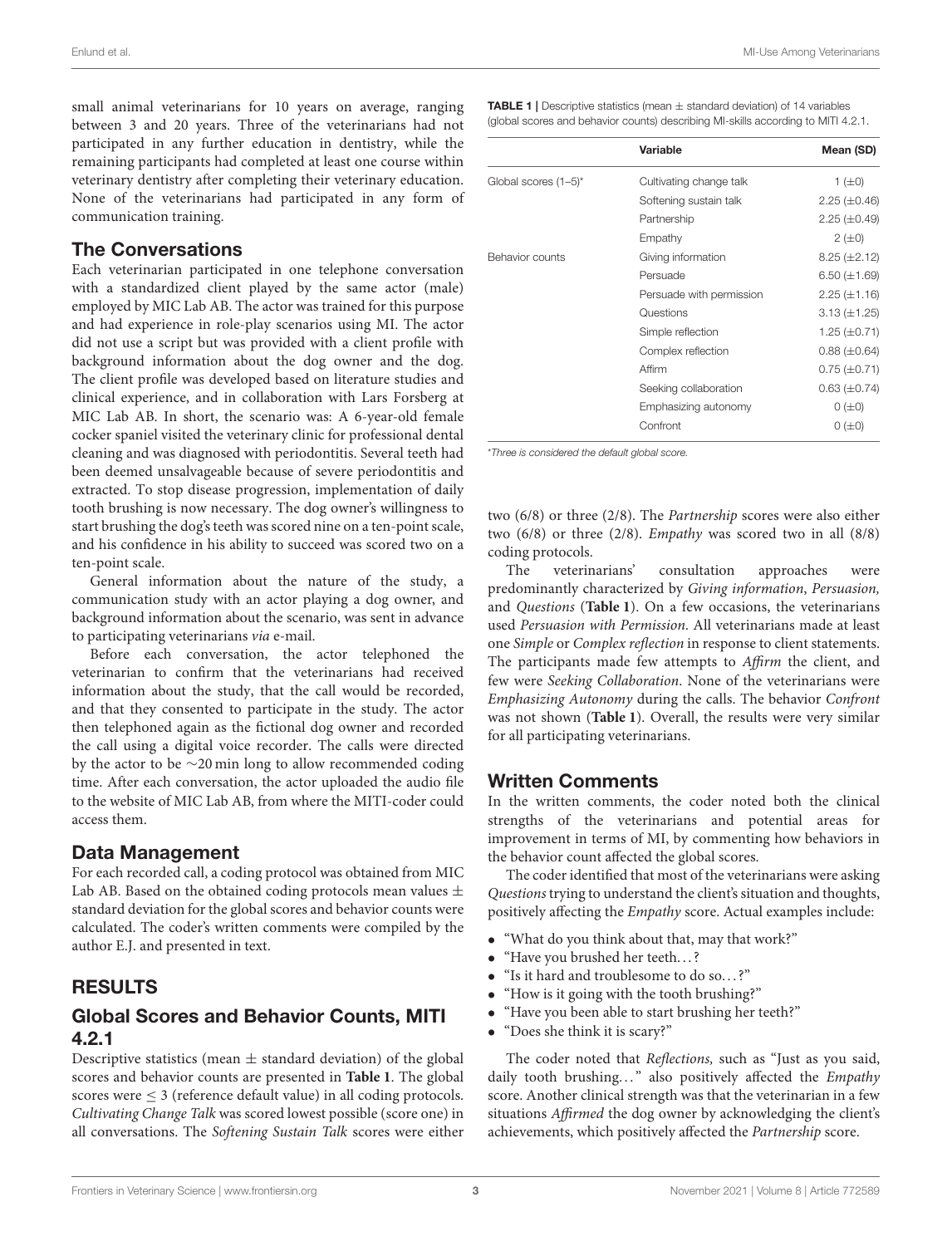The coder also suggested areas for improvement from an MI-perspective. Regarding Cultivating Change Talk, the score would have been higher if the veterinarians would have asked the client about the reasons why the change was needed. This was noted in 8 of 8 conversations.

The Partnership scores were adversely affected by the veterinarians (8/8) giving advice without the client's permission (Persuade). Additionally, all the veterinarians (8/8) dominated the conversations having most of the speaking time. The Partnership scores would have been positively affected if the veterinarians had involved the client more in the conversation and Sought Collaboration to a greater extent. In more than half of the protocols (6/8), the coder also mentioned that the veterinarian could have Emphasized Autonomy to strengthen the Partnership with the client.

Another comment noted by the coder regarded the behavior Affirm. To achieve a higher score in Partnership, the veterinarians could have affirmed the client when expressing ambitions to make a change and acknowledged the client's efforts and achievements. To achieve a higher score in Empathy, the veterinarians could have made more Simple or Complex reflections on the client's utterances.

# **DISCUSSION**

#### Characterization of Communication Styles

To the authors' knowledge, this is the very first time that the degree of spontaneous use of MI in small animal veterinarians without prior training has been investigated.

In the present study, the global scores were consistently low (≤3). Cultivating Change Talk was scored the lowest possible in all conversations, which implies that the veterinarians showed no explicit attention to, or preference for, the client's language in favor of changing according to the MITI 4.2.1 manual [\(32\)](#page-6-11). Regarding Softening Sustain Talk, the majority (6/8) of the veterinarians unfortunately mainly chose to explore, focus on, or respond to the client's language in favor of the status quo. However, some (2/8) of the participating veterinarians made attempts to shift focus away from the sustain talk. The scores would likely increase if the veterinarians became more aware of sustain talk and how to respond in favor of change.

Partnership and Empathy have been identified as critical elements of a relationship-centered consultation approach [\(10\)](#page-5-6). In addition, partnership and shared decision making (i.e., healthcare professional together with client reaching a decision about care) in veterinary care is favored by both veterinarians and pet owners according to recent research [\(33,](#page-6-12) [34\)](#page-6-13). However, the veterinarians in the present study predominantly superficially responded to opportunities to collaborate, resulting in low Partnership scores. Although some veterinarians (2/8) incorporated the client's contributions to some extent. Moreover, Empathy was equally scored two in all coding protocols meaning that the veterinarians only made sporadic efforts to explore the client's perspective. Since low advisor empathy has been identified as damaging to the advisor relationship and associated with poorer patient outcomes [\(35\)](#page-6-14), the authors suggest empathy as an area for improvement.

Based on the behavior counts, the conversations were dominated by the veterinarians relying predominantly on Giving information, Persuasion, and Questions in their communication with the dog owner. According to the MITI 4.2.1 manual, this implies that the veterinarians focused primarily on providing information and educating the client, making overt attempts to change the client's attitude, opinions, or behavior, and eliciting information by asking questions [\(32\)](#page-6-11). Occasionally, the veterinarians used Persuasion with Permission, which means that they included an emphasis on collaboration or autonomy support while persuading. This behavior is considered an MIadherent behavior, in contrast to Persuasion. These results are in accordance with the findings of previous studies [\(4,](#page-5-7) [11,](#page-5-8) [12,](#page-5-9) [19\)](#page-6-3) and suggest that a paternalistic communication style was adopted by the participating veterinarians taking on the role of an expert paid to provide a service of advice and solutions. In terms of health related problem appointments, a paternalistic approach was used by the veterinarian in 85% of the cases, and by 54% of wellness appointments [\(4\)](#page-5-7). The results presented in the present study may indicate that the paternalistic communication style is frequently used also among Swedish small animal veterinarians, even though this persuasive approach has been proven to be ineffective and also increases resistance to change in ambivalent clients [\(6\)](#page-5-3). Persuasion is more likely to elicit reactions against, rather than in favor of, change [\(36\)](#page-6-15). This phenomenon is known as psychological reactance and has been a frequent subject for research since the reactance theory was first described by Brehm [\(37\)](#page-6-16). In addition, studies in medical communication have shown a positive association between the use of relationship-centered care and aspects of clinical outcomes, such as patient satisfaction, patient health outcomes, physician satisfaction, and reduction of malpractice complaints [\(4\)](#page-5-7).

The veterinarians in the study relied heavily on Questions, but only one of the questions that the coder highlighted was an open question. The remaining were closed questions with limited answer options such as "yes," "no," "maybe," or "do not know." In contrast to closed questions, open questions stimulate reflection and exploration in favor of change [\(10\)](#page-5-6). By reformulating the questions into open questions, there is a potential to evoke change talk, strengthen partnerships, and thus, promote behavior change.

In general, the core skills of MI are not considered to be regularly used in professional conversations [\(10\)](#page-5-6), which was also true in the present study. The veterinarians practiced reflective listening to a very small extent. However, all veterinarians made at least one Simple or Complex reflection in response to client statements. Likewise, the veterinarians made few attempts to Affirm the client by accentuating something genuinely positive about the client's strengths, efforts, intentions, or worth [\(32\)](#page-6-11). These results suggest that there is potential for improvement regarding several behaviors. Encouragingly, all these behaviors can be improved by communication training.

Furthermore, few of the veterinarians were Seeking Collaboration, which implies making attempts to share power or acknowledge the expertise of the client [\(32\)](#page-6-11). Without seeking collaboration, the veterinarian controls the conversation supposing and communicating to have the best solutions to the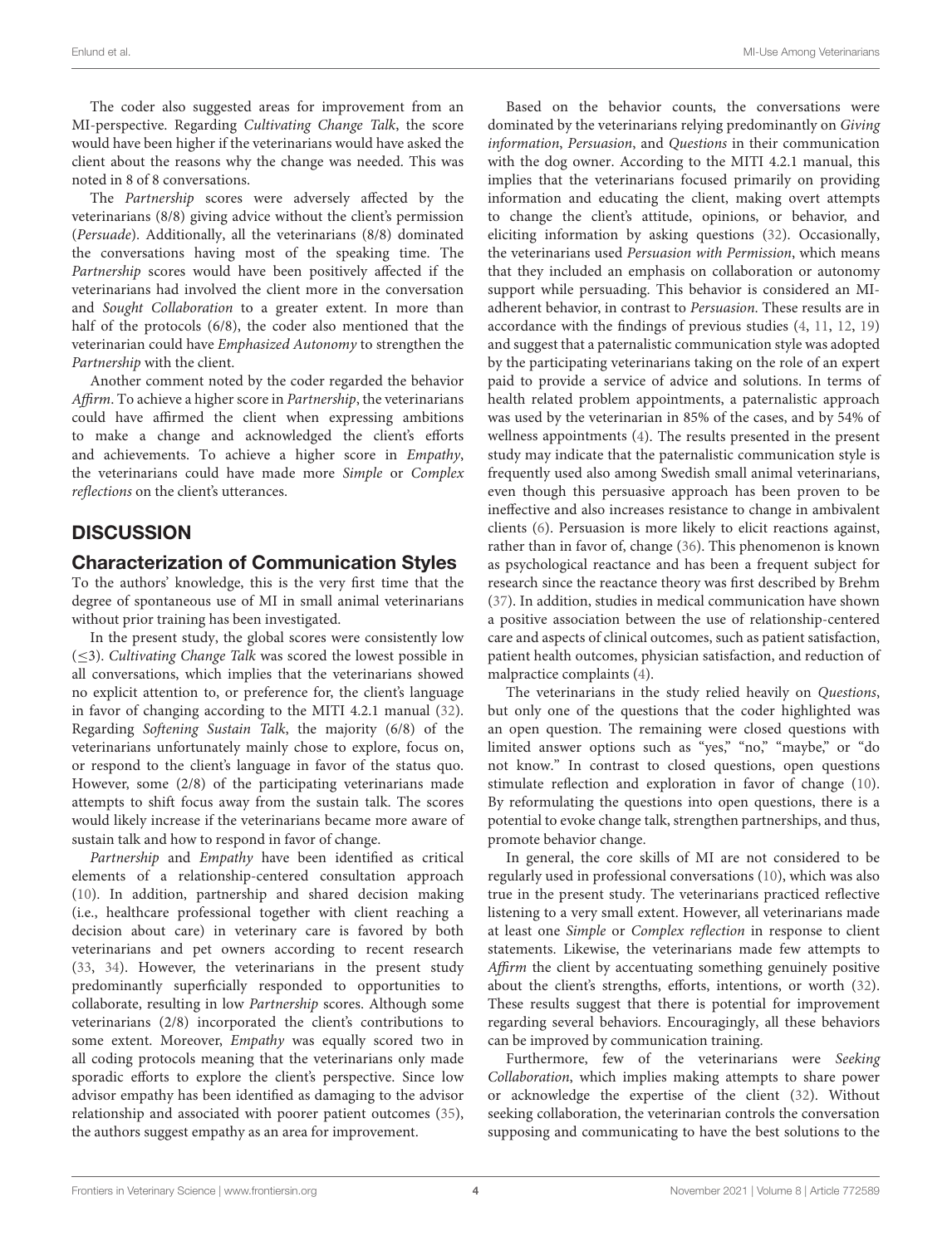client's problems, resulting in unequal power distribution between veterinarian and client. Such an approach has been shown to be ineffective and to increase resistance to change in ambivalent clients [\(6\)](#page-5-3). Contrarily, a more clientcentered communication style may be beneficial to achieve behavior change [\(14\)](#page-5-11). According to research guided by the self-determination theory (SDT), autonomy is one of three innate psychological needs, which when satisfied, enhances selfmotivation, and when thwarted leads to diminished motivation [\(38\)](#page-6-17). When comparing people whose motivation is authentic with those who are simply externally controlled for action, the former, relative to the latter, typically have more interest, excitement, and confidence. This in turn leads to enhanced performance, persistence, and creativity. However, none of the veterinarians in the present study were Emphasizing Autonomy by making utterances that highlight the client's freedom of choice and right to make his own decisions about his dog. This may lead to decreased client motivation and shows that there is room for improvement in veterinary communication.

Similar to the present study, a predominance of MInonadherent behaviors has been reported in studies of food safety by health and environmental inspectors [\(39\)](#page-6-18) as well as cattle veterinarians [\(12,](#page-5-9) [19\)](#page-6-3). Thus, MI-training is required to be able to apply the method in professional counseling [\(10\)](#page-5-6). Studies have shown that considerable time is required to learn MI [\(10,](#page-5-6) [39\)](#page-6-18). To read or hear about the method is seldom enough; to develop MI-skills, practical training, including feedback, is needed. However, communication training seems to be in demand among veterinarians. In a survey among veterinary practitioners in the United Kingdom and the United States in 2012/2013, 40% answered that they would be interested in further veterinary communication skills training, with the preferred methods being simulated consultations and online training [\(40\)](#page-6-19). In a recently published study, Svensson et al. [\(18\)](#page-6-1) evaluated a 6-month training program in MI for veterinarians involved in veterinary herd health management. After completing the training program, all participating veterinarians had significantly improved their MI-skills, regarding at least one parameter. Veterinarians with higher MI-skills have in turn been associated with increased expression of so-called change talk from the client [\(21\)](#page-6-2). Moreover, the participating veterinarians perceived their new skills and knowledge of MI as highly relevant in their work [\(18\)](#page-6-1). Likely, MI-training of small animal veterinarians would have similar effects.

Encouragingly, no veterinarians showed Confronting behaviors such as disagreeing, arguing, shaming, blaming, criticizing, moralizing, or warning the client which are considered MI-nonadherent behaviors [\(32\)](#page-6-11), and could be very counterproductive in terms of behavior change.

#### Dental Home Care Recommendations

The predominance of Giving information, Persuasion, and Questions, characteristic of paternalism, in the consultation approach among veterinarians, might create psychological resistance, and may be contributing to the low uptake of dental home care recommendations reported. One previous study showed that adherence to dental homecare instruction in dogs that had undergone periodontal surgery was low, with only 24% of dog owners still brushing daily after 6–20 months post-op [\(41\)](#page-6-20). In addition, we have in a recent survey of preventative dental home care in dogs in Sweden shown that <4% of Swedish dog owners brushed their dog's teeth daily, and that adherence to veterinary recommendation about tooth brushing was low. Nevertheless, the majority of the dog owners answered that they might consider brushing, indicating a great potential motivation to perform dental home care [\(31\)](#page-6-10). In human dentistry, MI is recommended in the national guidelines as a method for effective dental care communication [\(17\)](#page-6-0). Similarly, the implementation of MI in veterinary practice may be a tool to improve adherence regarding tooth brushing in dogs.

The field of application for MI in veterinary practice is extensive. MI may be applied in every situation where a change in the behavior of the animal owner is desirable, such as weight loss, medication, and rehabilitation, as well as dental home care. We suggest that MI may be helpful in increasing adherence to veterinary recommendations in all these fields.

## Methodological Considerations

In the present study, role-play scenarios with a professional actor were used instead of real clinical situations to standardize the degree of difficulty and conditions for practicing MI as far as possible. By using role-play scenarios with the same actor in all conversations, the variability was minimized, and the reliability increased. In turn, the validity of the obtained results increased. Moreover, all calls were coded by the same coder at MIC Lab AB to avoid the risk of inter-rater bias. The intra-rater reliability was considered high as the coders at MIC Lab AB undergo continuous training and regular controls.

However, the MITI scores may not only vary depending on the external conditions but also on the veterinarian's daily form. This implies that the estimate of the veterinarians' true MI-skills would have been improved if multiple calls with each veterinarian had been coded. Furthermore, the number of calls in this study was very limited, thus further studies with a larger scope are required to be able to characterize the communications styles of Swedish small animal veterinarians in general. In addition, the sample of veterinarians was not chosen at random which implies potential bias due to over- or under-representation of subgroups in the sample compared to the target population. For these reasons, the sample of the present study may not be representative of the population of Swedish small animal veterinarians, which should be considered when interpreting the results.

The dog owner profile was created in collaboration with the experienced MI-researcher Lars Forsberg at MIC Lab AB, based on literature review and clinical experience of a typical dog and owner. There is likely a variation in the veterinarian's communication depending on the pet owner, hence the results may have been different if the dog owner profile, or the actor, would have been another. It should, however, be noted that the conversations with the actor were experienced by all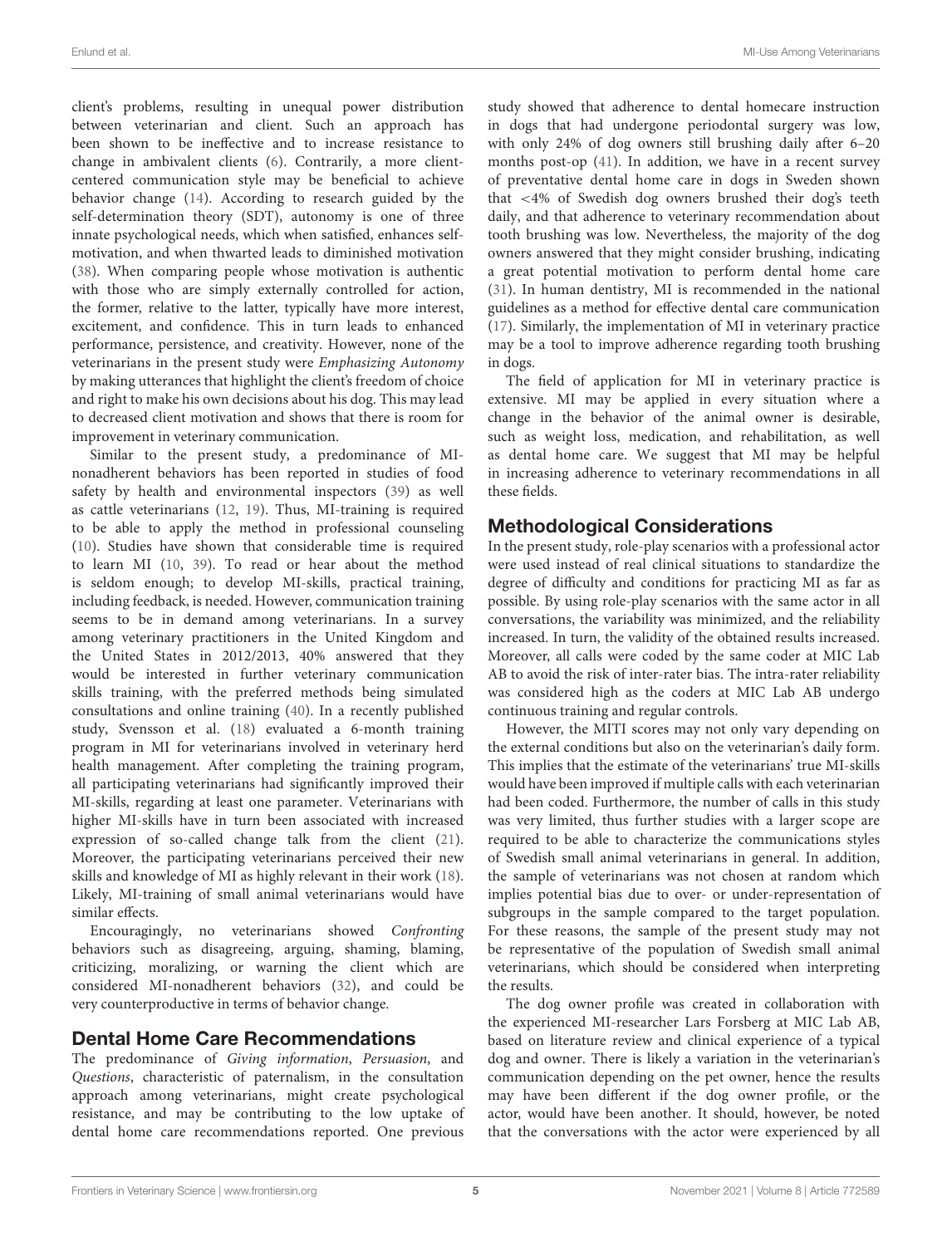participating veterinarians as completely natural and resembling a real clinical situation.

## **CONCLUSION**

In the present study, the degree of spontaneously used MI is low, implicating that MI-training is required to apply the method in professional counseling. From an MIcommunication perspective, with a simulated dog owner, the veterinarians predominantly relied on asking questions, giving information, and persuasive talk, suggesting a paternalistic communication style, when attempting to motivate a client. The veterinarians dominated the conversations and made minimal attempts to involve the dog owner resulting in a power imbalance between veterinarian and client. We suggest that veterinary communication and thereby client adherence to medical recommendations may improve if a client-centered communication style such as MI is introduced and implemented in veterinary practice.

# DATA AVAILABILITY STATEMENT

The original contributions presented in the study are included in the article, further inquiries can be directed to the corresponding author/s.

# ETHICS STATEMENT

Ethical review and approval was not required for the study on human participants in accordance with the local legislation

#### **REFERENCES**

- <span id="page-5-0"></span>1. Jack K. An integrated review of the role of communication in veterinary clinical practice. BMC Vet Res. (2020) 16:1–14. doi: [10.1186/s12917-020-02558-2](https://doi.org/10.1186/s12917-020-02558-2)
- <span id="page-5-1"></span>2. Bard AM, Main DCJ, Haase AM, Whay HR, Roe EJ, Reyher KK. The future of veterinary communication: Partnership or persuasion? A qualitative investigation of veterinary communication in the pursuit of client behaviour change. PLoS ONE. (2017) 12:0171380. doi: [10.1371/journal.pone.0171380](https://doi.org/10.1371/journal.pone.0171380)
- 3. Emanuel EJ, Emanuel LL. Four models of the physician-patient relationship. Jama. (1992) 267:2221–6. doi: [10.1001/jama.267.16.2221](https://doi.org/10.1001/jama.267.16.2221)
- <span id="page-5-7"></span>4. Shaw JR, Bonnett BN, Adams CL, Roter DL. Veterinarian-clientpatient communication patterns used during clinical appointments in companion animal practice. J Am Vet Med Assoc. (2006) 228:714–21. doi: [10.2460/javma.228.5.714](https://doi.org/10.2460/javma.228.5.714)
- <span id="page-5-2"></span>5. Cornell KK, Kopcha M. Client-veterinarian communication: skills for client centered dialogue and shared decision making. Veterinary Clinics: Small Animal Practice. (2007) 37:37–47. doi: [10.1016/j.cvsm.2006.10.005](https://doi.org/10.1016/j.cvsm.2006.10.005)
- <span id="page-5-3"></span>6. Apodaca TR, Longabaugh R. Mechanisms of change in motivational interviewing: a review and preliminary evaluation of the evidence. Addiction. [\(2009\) 104:705–15. doi: 10.1111/j.1360-0443.2009.0](https://doi.org/10.1111/j.1360-0443.2009.02527.x) 2527.x
- <span id="page-5-4"></span>7. Shaw JR, Adams CL, Bonnett BN. What can veterinarians learn from studies of physician-patient communication about veterinarianclient-patient communication? J Am Vet Med Assoc. (2004) 224:676–84. doi: [10.2460/javma.2004.224.676](https://doi.org/10.2460/javma.2004.224.676)
- <span id="page-5-5"></span>8. Frankel RM, Stein T. Getting the most out of the clinical encounter: the four habits model. Perm J. (1999) 3:79–88. doi: [10.7812/TPP/99-020](https://doi.org/10.7812/TPP/99-020)

and institutional requirements. The patients/participants provided their written informed consent to participate in this study.

## AUTHOR CONTRIBUTIONS

KE and EJ: conceptualization and original drafting of the manuscript. EJ: data collection and analysis. AP: review and editing. All authors approved the submitted version.

#### FUNDING

This work was supported by the Swedish University of Agricultural Sciences (SLU) and the Swedish Association for the Protection of Animals (Svenska Djurskyddsföreningen).

## ACKNOWLEDGMENTS

We would like to thank all the participating veterinarians. Lars Forsberg (MIC Lab) and Catarina Svensson (SLU) are gratefully acknowledged for valuable input.

## SUPPLEMENTARY MATERIAL

<span id="page-5-13"></span>The Supplementary Material for this article can be found [online at: https://www.frontiersin.org/articles/10.3389/fvets.](https://www.frontiersin.org/articles/10.3389/fvets.2021.772589/full#supplementary-material) 2021.772589/full#supplementary-material

- 9. Kurtz SM, Silverman JD. The Calgary—Cambridge Referenced Observation Guides: an aid to defining the curriculum and organizing the teaching in communication training programmes. Med Educ. [\(1996\) 30:83–9. doi: 10.1111/j.1365-2923.1996.tb](https://doi.org/10.1111/j.1365-2923.1996.tb00724.x) 00724.x
- <span id="page-5-6"></span>10. Miller WR, Rollnick S. Motivational Interviewing: Helping People Change. New York, NY: Guilford press (2012).
- <span id="page-5-8"></span>11. Ritter C, Adams CL, Kelton DF, Barkema HW. Clinical communication patterns of veterinary practitioners during dairy herd health and production management farm visits. J Dairy Sci. (2018) 101:10337–50. doi: [10.3168/jds.2018-14741](https://doi.org/10.3168/jds.2018-14741)
- <span id="page-5-9"></span>12. Svensson C, Emanuelson U, Bard A, Forsberg L, Wickström H, Reyher K. Communication styles of Swedish veterinarians involved in dairy herd health management: a motivational interviewing perspective. J Dairy Sci. (2019) 102:10173–85. doi: [10.3168/jds.2018-15731](https://doi.org/10.3168/jds.2018-15731)
- <span id="page-5-10"></span>13. Lundahl B, Moleni T, Burke BL, Butters R, Tollefson D, Butler C, et al. Motivational interviewing in medical care settings: a systematic review and meta-analysis of randomized controlled trials. Patient Educ Couns. (2013) 93:157–68. doi: [10.1016/j.pec.2013.07.012](https://doi.org/10.1016/j.pec.2013.07.012)
- <span id="page-5-11"></span>14. Rubak S, Sandbæk A, Lauritzen T, Christensen B. Motivational interviewing: a systematic review and meta-analysis. Br J Gen Pract. (2005) 55:305–12.
- <span id="page-5-12"></span>15. Frost H, Campbell P, Maxwell M, O'Carroll RE, Dombrowski SU, Williams B, et al. Effectiveness of motivational interviewing on adult behaviour change in health and social care settings: a systematic review of reviews. PLoS ONE. (2018) 13:e0204890. doi: [10.1371/journal.pone.0204890](https://doi.org/10.1371/journal.pone.0204890)
- 16. Harrison R. Motivational interviewing (MI) compared to conventional education (ce) has potential to improving oral health behaviors. J Evid Based Dental Pract. (2014) 14:124–6. doi: [10.1016/j.jebdp.2014.07.012](https://doi.org/10.1016/j.jebdp.2014.07.012)